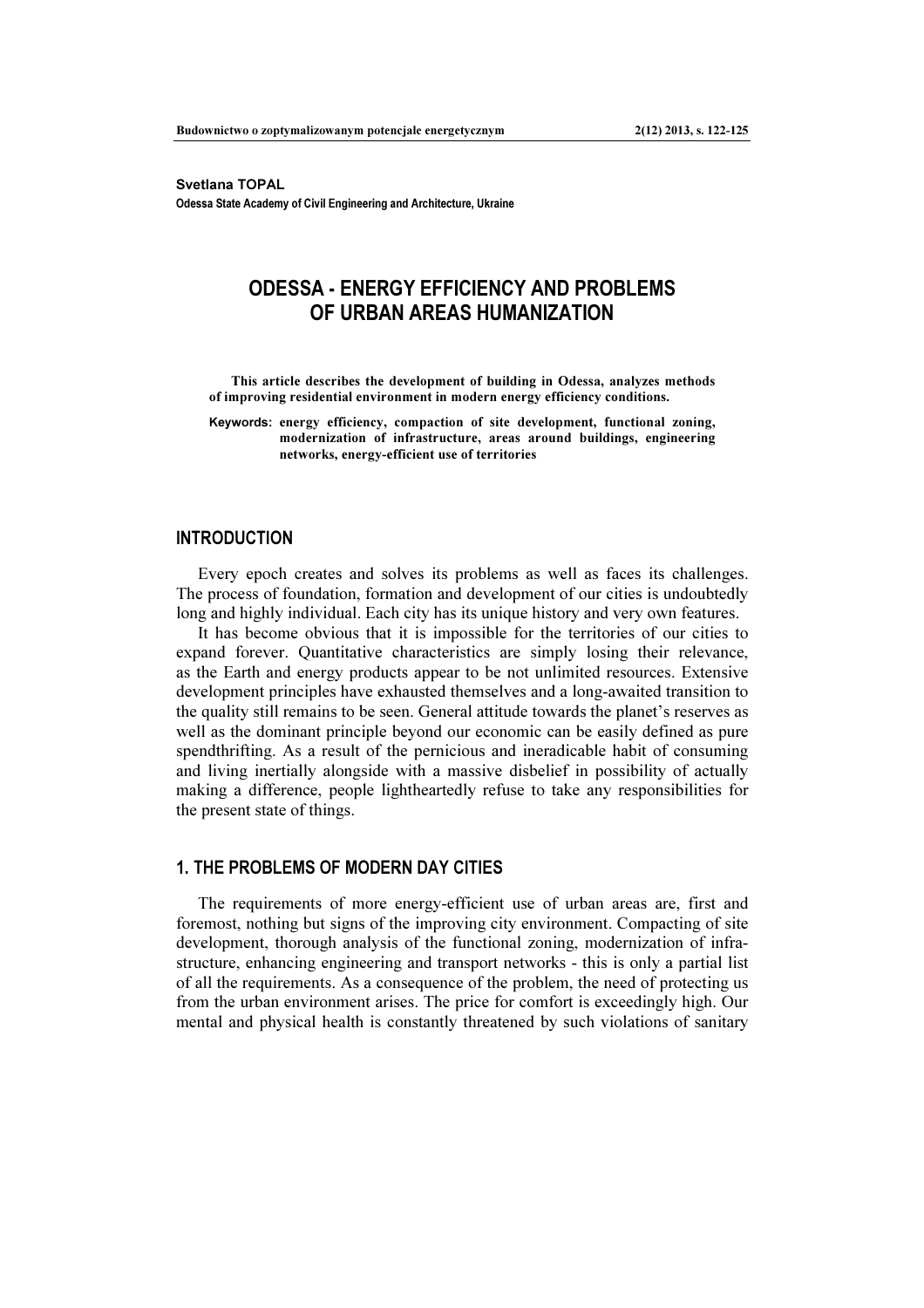and hygienic standards as unstoppable bustle of metropolis, noise and air pollution, infringement of aeration and insolation norms. Our need for security and personal space within our own dwellings (which also do not correspond to our dreams of eco-friendly housing) as well as in the areas around them are brutally destroyed by modern concepts of setting-out of the buildings and their purposes. The car broke into our life and literally continues to subjugate all around. Lawns, gardens, playgrounds, unhurried bench conversations of elderly people - all this gradually passes into history under the pressure of the unstoppable intruder.

# 2. THE ENERGY-EFFICIENT DEVELOPMENT OF ODESSA IN THE EIGHTEENTH AND NINETEENTH CENTURY

It is well known a lot used to be completely different. Construction of Khadzhibey (as Odessa was called until 1795) began in 1794 according to the project of the engineer Franz de Volan [1]. Two rectangular grids of streets (blocks about 160x160 m), relatively offset at an angle of 45 degrees comprised the street plan of the city [1], thus emphasizing its beauty and improving aeration and insolation of the quarters by exposing them to the sea breeze.

The period of time from the end of the eighteenth century to the 70s of the nineteenth century was marked by appearance and crystallization of common features typical of residential architecture of the city. What we name now traditional Odessa housing, was formed under a strong influence of Russian classicism, architectural traditions of the Balkans and Southern Europe, as well as was preconditioned by climatic and socio-economic factors of the nineteenth century. Structurally, the housing system consisted of three parts: a house, a yard, and a residential cell. The system ensured the use of adjoining areas to their full potential, taking into consideration such vital aspects as household needs, recreation, and garden maintenance, which caused an effect of a smooth transition from the exterior to the interior of the dwelling, significantly improving its atmosphere. Closed yards limited chances of unwanted strangers to approach buildings unnoticed, rendering the adjoined territories even more habitable. So, the yard became the heart and soul of the building, whose residents comprised a unique social environment. The direct connection between flats and houses was implemented through a network of so-called summer premises which functioned as a connecting link between the interior and exterior space. Galleries, terraces and loggias reduced the risk of overheating, integrated the in-house space with the interior of flats, serving as conservatories, recreational spots and a meeting point for members of a friendly community of neighbors.

The above-mentioned three-part system with an intermediate element of open summer spaces was a characteristic feature of architecture and artistic heritage of Odessa. The splendor of galleries, outdoor stairways, balconies and yard façades had an unforgettably strong impact on beholders. Wells for rainwater collection, decorative standpipes or small fountains were often arranged in the center of a courtyard. Such compositional elements as front gardens, pavilions and sculptures enjoyed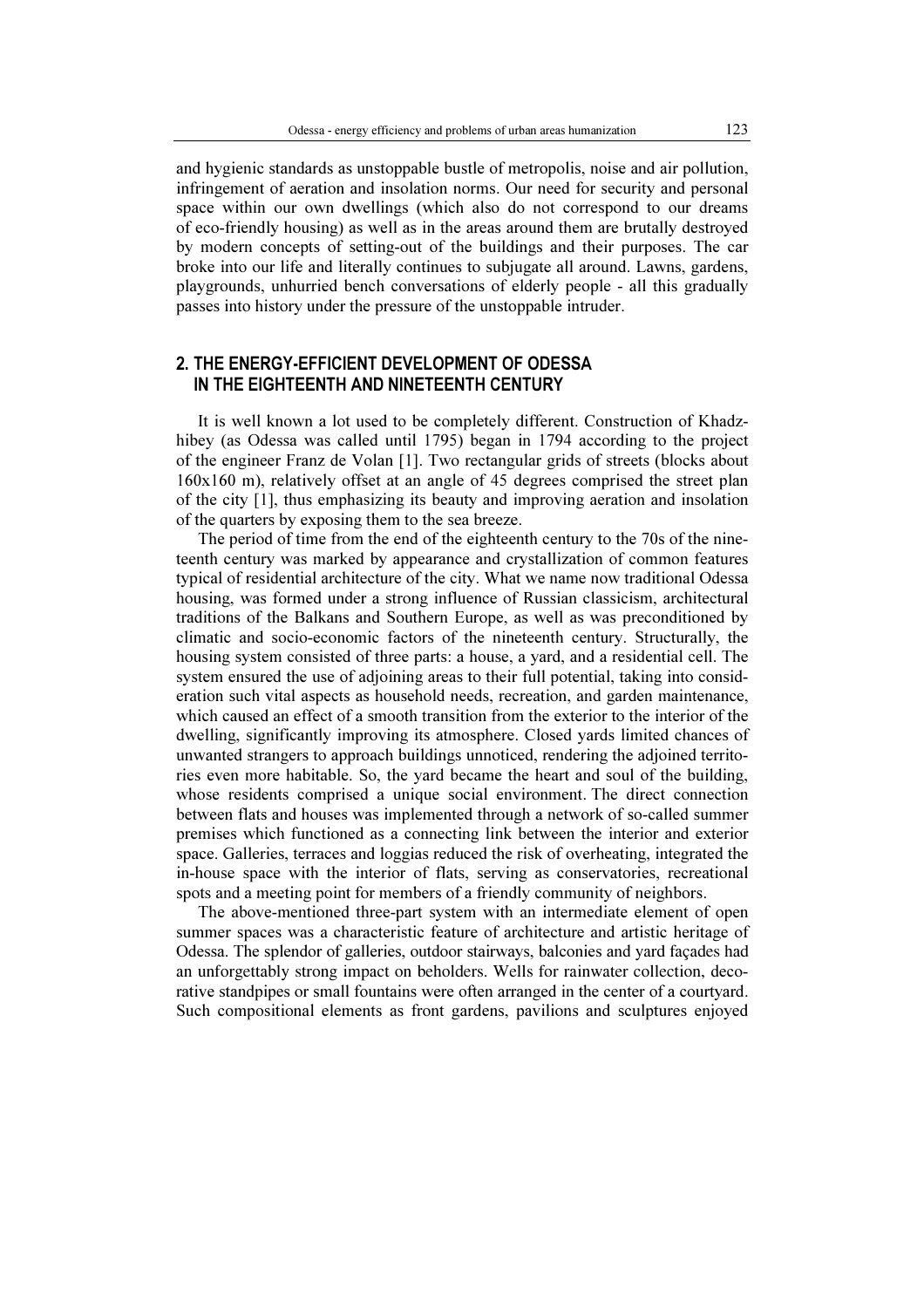enormous popularity, too. Courtyard entrances were frequently emphasized by façade balconies, bay windows and decorative sculpture elements. It was not unusual to encounter porches adorned by sculptures and paintings, too [2]. The territories at that time were used according to energy efficiency principles and in compliance with people's needs. The need for building city parks, public gardens and boulevards was strongly emphasised during the pre-revolutionary period. Shevchenko Park, formerly known as Alexander Park (built in 1875), Dyukovsky Garden, City Garden, Cathedral Square, public garden in Starobazarnaya Square, Primorsky Boulevard (former Nikolaevsky) with its adjacent territories, the Palais Royal played a major part in urban development at that time. Many temples, theaters, gymnasiums, schools, shelters, charity canteens, common lodging houses and hospitals were built during this period [3]. The city was a real home to its residents - cozy, comfortable and dear to their hearts.

### 3. ODESSA OF THE TWENTY-FIRST CENTURY

The present day reality of Odessa is harsh and grim. Open spaces and plants are becoming rarer and rarer. Densely built-up areas in the central part of the city, an extreme exhaustion of housing resources, a highly inefficient exploitation of buildings and engineering networks alongside with shortcomings of transport system have become typical local problems to be reckoned with on a regular basis.

On the other hand, modernization of Odessa is as important as preserving its historical centre. On no account can current problems be solved at the expense of our cozy nineteenth-century yards to which Odessa owes a great deal of its uniqueness. It is worth mentioning that the city could gain more in the long run by satisfying people's desperate need in additional park zones and parking spaces instead of trying to maintain dilapidated buildings of very little artistic value or focusing exceptionally on profitable trade and real-estate objects, which investors find so alluring. It is also crucial that we updated our roads using professional technologies that have been apllied world-wide to a good effect.

It is vital not to be carried away by dreaming about unaffordable projects and stop increasing our debts. Why count on the means we do not have at our disposition? It is by far more rational and effective to manage the situation using our existing budget, regardless of how meager it is, which have time and time again been proved by our neighbors' experience. Dubious lustre of high-cost and wouldbe profitable projects is not timeless, while Odessa is under a tangible threat. Dark windows of completed, yet empty buildings should be nothing short of a warning sign to each and every person. A dream of future economic growth and more energy efficient use of territories will always remain a dream without our serious consideration, routine work and collaborative efforts, which are indispensible in solving our city problems. It is us and our choice that define the future of our offspring and the whole city.